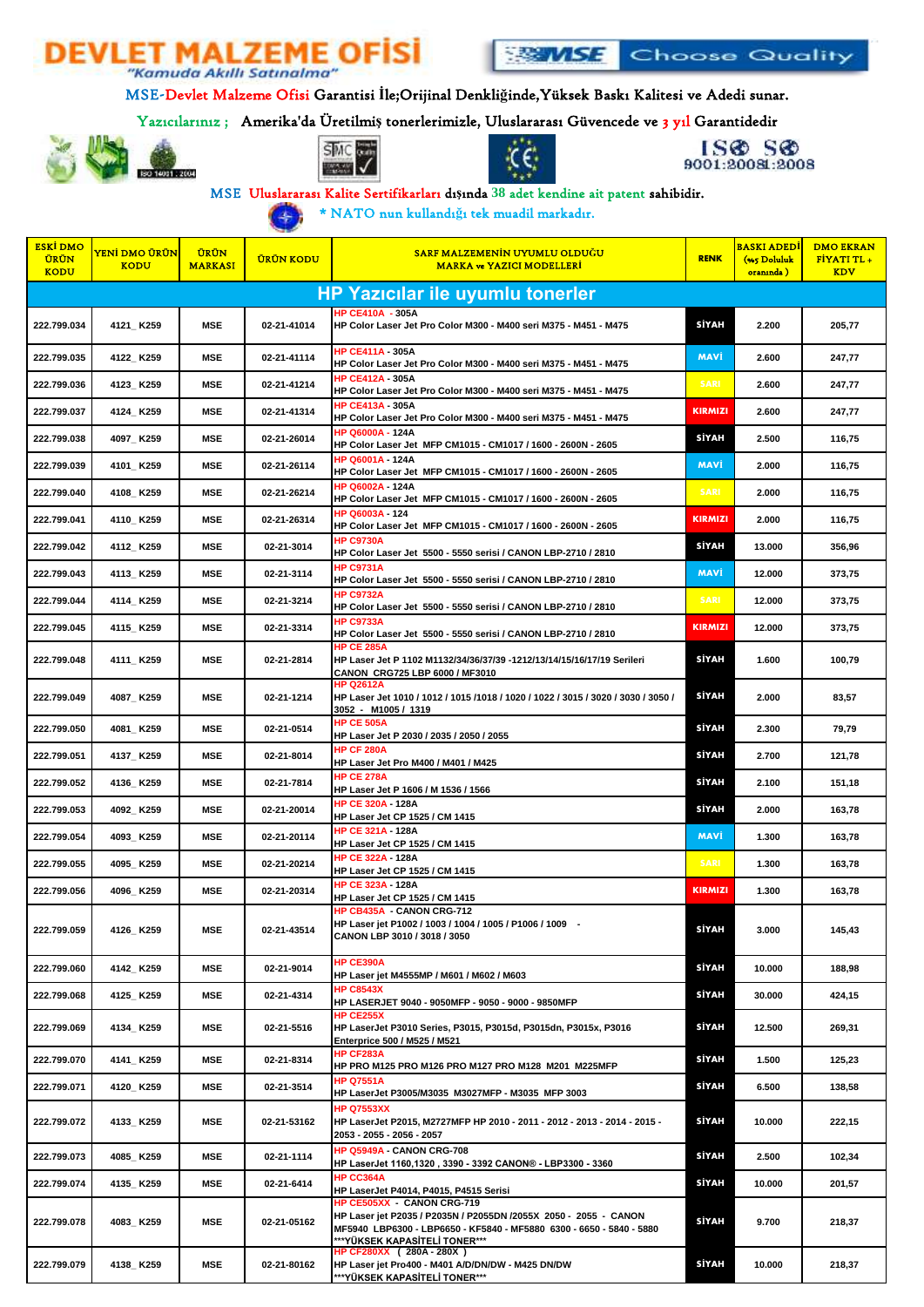| 222.799.081                                  | 4127_K259  | <b>MSE</b> | 02-21-43614  | HP - CB436A - CANON CRG-713<br>HP LaserJet M1120 - M1505 - M1522 - CANON LBP3250                                                                                                                                                                                            | SİYAH          | 2.000  | 141,56 |
|----------------------------------------------|------------|------------|--------------|-----------------------------------------------------------------------------------------------------------------------------------------------------------------------------------------------------------------------------------------------------------------------------|----------------|--------|--------|
| 222.799.082                                  | 4132 K259  | MSE        | 02-21-5314   | <b>HP - Q7553A - CANON CRG-715</b><br>HP Laser jet 2014 - 2015 - 2727MFP - 2727 - 53A - 7553 - 7553A - Q7553 / CANON LBP3310 -<br>3311 - 3370                                                                                                                               | <b>SİYAH</b>   |        | 67,19  |
| 222.799.083                                  | 4116_K259  | MSE        | 02-21-34014  | HP CE340A - 651A<br>HP LaserJet Enterprise 700 Color M 775dn MFP z plus                                                                                                                                                                                                     | SİYAH          | 13.500 | 510,66 |
| 222.799.084                                  | 4117_K259  | <b>MSE</b> | 02-21-34114  | <b>HP CE341A -651A</b><br>HP LaserJet Enterprise 700 Color M 775dn MFP z plus                                                                                                                                                                                               | <b>MAVİ</b>    | 16.000 | 629,92 |
| 222.799.085                                  | 4118_K259  | <b>MSE</b> | 02-21-34214  | <b>HP CE342A - 651A</b><br>HP LaserJet Enterprise 700 Color M 775dn MFP, z plus                                                                                                                                                                                             | <b>SARI</b>    | 16.000 | 629,92 |
| 222.799.086                                  | 4119_K259  | MSE        | 02-21-34314  | HP CE343A - 651A<br>HP LaserJet Enterprise 700 Color M 775dn MFP, z plus                                                                                                                                                                                                    | <b>KIRMIZI</b> | 16.000 | 629,92 |
| 222.799094                                   | 4128_K259  | MSE        | 02-21-450016 | <b>HP CE260X (CE260A)</b><br>HP Color LaserJet UYUMLU CP4525dn, CP4525n, CP4525xh ***YÜKSEK KAPASİTELİ<br><b>TONER***</b>                                                                                                                                                   | SİYAH          | 17.000 | 379,13 |
| 222.799095                                   | 4129_K259  | MSE        | 02-21-450114 | HP CE261X (CE261A) - 648A<br>HP Color LaserJet UYUMLU CP4525dn, CP4525n, CP4525xh *** YÜKSEK KAPASİTELİ<br><b>TONER***</b>                                                                                                                                                  | MAVİ           | 11.000 | 379,13 |
| 222.799096                                   | 4130_K259  | MSE        | 02-21-450214 | HP CE262X (CE262A) - 648A<br>HP Color LaserJet UYUMLU CP4525dn, CP4525n, CP4525xh *** YÜKSEK KAPASİTELİ<br>TONER***                                                                                                                                                         | <b>SARI</b>    | 11.000 | 379,13 |
| 222.799097                                   | 4131_K259  | MSE        | 02-21-450314 | HP CE263X (CE263A) - 648A<br>HP Color LaserJet UYUMLU CP4525dn, CP4525n, CP4525xh *** YÜKSEK KAPASİTELİ<br><b>TONER***</b>                                                                                                                                                  | <b>KIRMIZI</b> | 11.000 | 379,13 |
| 222.799098                                   | 25894_K259 | MSE        | 02-21-8114   | <b>HP CF281A</b><br>HP LASERJET ENTERPRISE M604N - M604DN -M605N - M605DN - M606 -M630                                                                                                                                                                                      | SİYAH          | 10.500 | 382,82 |
| 222.799099                                   | 4089_K259  | MSE        | 02-21-1416   | <b>HP CF214X ( CF214A)</b><br>HP LASERJET PRO M275 ENTERPRISE 700 MFP M725DN, M725F, M725Z, M725Z+,<br>M712DN, M712N, M712XH                                                                                                                                                | SİYAH          | 17.000 | 365,73 |
|                                              |            |            |              | <b>LEXMARK Yazicilar ile uyumlu tonerler</b>                                                                                                                                                                                                                                |                |        |        |
| 222.799.046                                  | 4147_K259  | MSE        | 02-24-15162  | Lexmark 64416XE/64436XE<br>Lexmark T640 / T642 / T644                                                                                                                                                                                                                       | SİYAH          | 32.000 | 323,36 |
| 222.799.047                                  | 4158_K259  | MSE        | 02-24-6516E  | Lexmark 650H11E / T650H21E<br>Lexmark T650 / T652 / T654 / T656                                                                                                                                                                                                             | SİYAH          | 25.000 | 516,54 |
| 222.799.057                                  | 4149_K259  | MSE        | 02-24-3614E  | <b>EXMARK E260A11E / E260A21E</b><br>LEXMARK E260 / E360 / E460 / E462                                                                                                                                                                                                      | SİYAH          | 3.500  | 204,39 |
| 222.799.062                                  | 4146_K259  | MSE        | 02-24-1316   | Lexmark 12A7362<br><b>LEXMARK T630 / T632 / T634</b>                                                                                                                                                                                                                        | <b>SİYAH</b>   | 21.000 | 289,76 |
| 222.799.064                                  | 4156_K259  | MSE        | 02-24-6116   | LEXMARK 50FH00 / 50F0HA0<br>EXMARK MS310 / 312 / 315 / MS 410 / MS 415 / MS510 / MS610                                                                                                                                                                                      | SİYAH          | 5.000  | 260,33 |
| 222.799.065                                  | 4159_K259  | <b>MSE</b> | 02-24-8116   | <b>LEXMARK 52D1X00 / 52D1XA0</b><br>LEXMARK MS710 / MS711 / MS810 / MS811 / MS812                                                                                                                                                                                           | SİYAH          | 25.000 | 671,92 |
| 222.799088                                   | 4154_K259  | MSE        | 02-24-6016   | LEXMARK MX310 / MX410 / MX510 / MX511 / MX611   ***YÜKSEK KAPASİTELİ<br><b>TONER***</b>                                                                                                                                                                                     | SİYAH          | 10.000 | 272,97 |
| 222.799089                                   | 4155_K259  | MSE        | 02-24-60162  | LEXMARK  MX510 / MX511 / MX611  ***YÜKSEK KAPASİTELİ TONER***                                                                                                                                                                                                               | <b>SİYAH</b>   | 20.000 | 545,93 |
| 222.799090                                   | 4150_K259  | <b>MSE</b> | 02-24-540162 | Lexmark C540 - X543 - C 544 DN , C 544 DW , C 544 DTN , C 544 N , X 544 DN ,<br>X 544 DTN , X 544 DW , X 544 N . C544 DN , C544 DW , X544 DN , X544 DTN ,<br>X544 DW, X544 N, X 544DN, C544DN, C544DW, C546, C548, X546, X548<br>***YÜKSEK KAPASİTELİ TONER***              | SİYAH          | 6.000  | 280,99 |
| 222.799091                                   | 4151_K259  | MSE        | 02-24-541162 | Lexmark C540 - X543 - C 544 DN , C 544 DW , C 544 DTN , C 544 N , X 544 DN ,<br>X 544 DTN , X 544 DW , X 544 N . C544 DN , C544 DW , X544 DN , X544 DTN ,<br>X544 DW, X544 N, X 544DN, C544DN, C544DW, C546, C548, X546, X548<br>***YÜKSEK KAPASİTELİ TONER***              | MAVİ           | 4.000  | 298,83 |
| 222.799092                                   | 4153_K259  | MSE        | 02-24-543162 | Lexmark C540 - X543 - C 544 DN , C 544 DW , C 544 DTN , C 544 N , <mark>X 544 DN</mark> ,<br>X 544 DTN , X 544 DW , X 544 N . C544 DN , C544 DW , X544 DN , X544 DTN ,<br>X544 DW, X544 N, X 544DN, C544DN, C544DW, C546, C548, X546, X548<br>***YÜKSEK KAPASİTELİ TONER*** | <b>KIRMIZI</b> | 4.000  | 298,83 |
| 222.799093                                   | 4152_K259  | MSE        | 02-24-542162 | Lexmark C540 - X543 - C 544 DN , C 544 DW , C 544 DTN , C 544 N , <mark>X 544 DN</mark> ,<br>X 544 DTN , X 544 DW , X 544 N . C544 DN , C544 DW , X544 DN , X544 DTN ,<br>X544 DW, X544 N, X 544DN, C544DN, C544DW, C546, C548, X546, X548<br>***YÜKSEK KAPASİTELİ TONER*** | <b>SARI</b>    | 4.000  | 298,83 |
| 222.799100                                   | 4157_K259  | MSE        | 02-24-61163  | <b>LEXMARK MS510 / MS610</b><br>***YÜKSEK KAPASİTELİ TONER***                                                                                                                                                                                                               | SİYAH          | 20.000 | 401,43 |
| 222.799101                                   | 4148_K259  | MSE        | 02-24-2616   | LEXMARK X264<br><b>LEXMARK X264 DN / 363 DN / 364 DN</b>                                                                                                                                                                                                                    | <b>SİYAH</b>   | 9.000  | 227,49 |
|                                              |            |            |              | <b>SAMSUNG Yazıcılar ile uyumlu tonerler</b>                                                                                                                                                                                                                                |                |        |        |
| 222.799.066                                  | 4145_K259  | MSE        | 02-23-4016   | Samsung ML-D4550B<br>SAMSUNG ML 4050 - ML 4550 / B - ML 4551                                                                                                                                                                                                                | SİYAH          | 20.000 | 335,96 |
| 222.799.067                                  | 4144_K259  | MSE        | 02-23-37100  | Samsung 205L (MLTD205EELS)<br>SAMSUNG ML-3710 N / D / ND / DW - SCX-5637 F / FN / FR / FW - ML 3712<br>DW / ND   SCX 5639   SCX 5700 SERİSİ  SCX-5737 FW  SCX 5739 FW                                                                                                       | SİYAH          | 10.000 | 244,24 |
| 222.799.075                                  | 4143_K259  | MSE        | 02-23-34712  | Samsung ML-D3470B - ML-3470 D /B - 3471 ND                                                                                                                                                                                                                                  | SİYAH          | 10.000 | 227,49 |
|                                              |            |            |              | <b>CANON Yazicilar ile uyumlu tonerler</b>                                                                                                                                                                                                                                  |                |        |        |
| 222.799.063                                  | 4076_K259  | <b>MSE</b> | 2.6.6414     | <b>CANON CRG-706</b><br>CANON MF 6530 / 6540 / 6550 / 6560 / 6580                                                                                                                                                                                                           | SİYAH          | 5.000  | 125,98 |
| <b>BROTHER Yazicilar ile uyumlu tonerler</b> |            |            |              |                                                                                                                                                                                                                                                                             |                |        |        |
| 222.799.061                                  | 4074_K259  | <b>MSE</b> | 2.3.3514     | <b>BROTHER TN2025</b><br>BROTHER DCP 7010 / 7025 - FAX 2820 / 2920 - HL 2030 / 2040 / 2070N - MFC<br>7220 / 7420                                                                                                                                                            | SİYAH          | 2.500  | 121,15 |
|                                              |            |            |              | <b>OKI Yazicilar ile uyumlu tonerler</b><br>OKI - B411                                                                                                                                                                                                                      |                |        |        |
| 222.799.076                                  | 4160_K259  | MSE        | 02-73-4110   | OKİ B 411 B431 B451 B401 B441 B461 B471 B491                                                                                                                                                                                                                                | SİYAH          | 3.000  | 124,85 |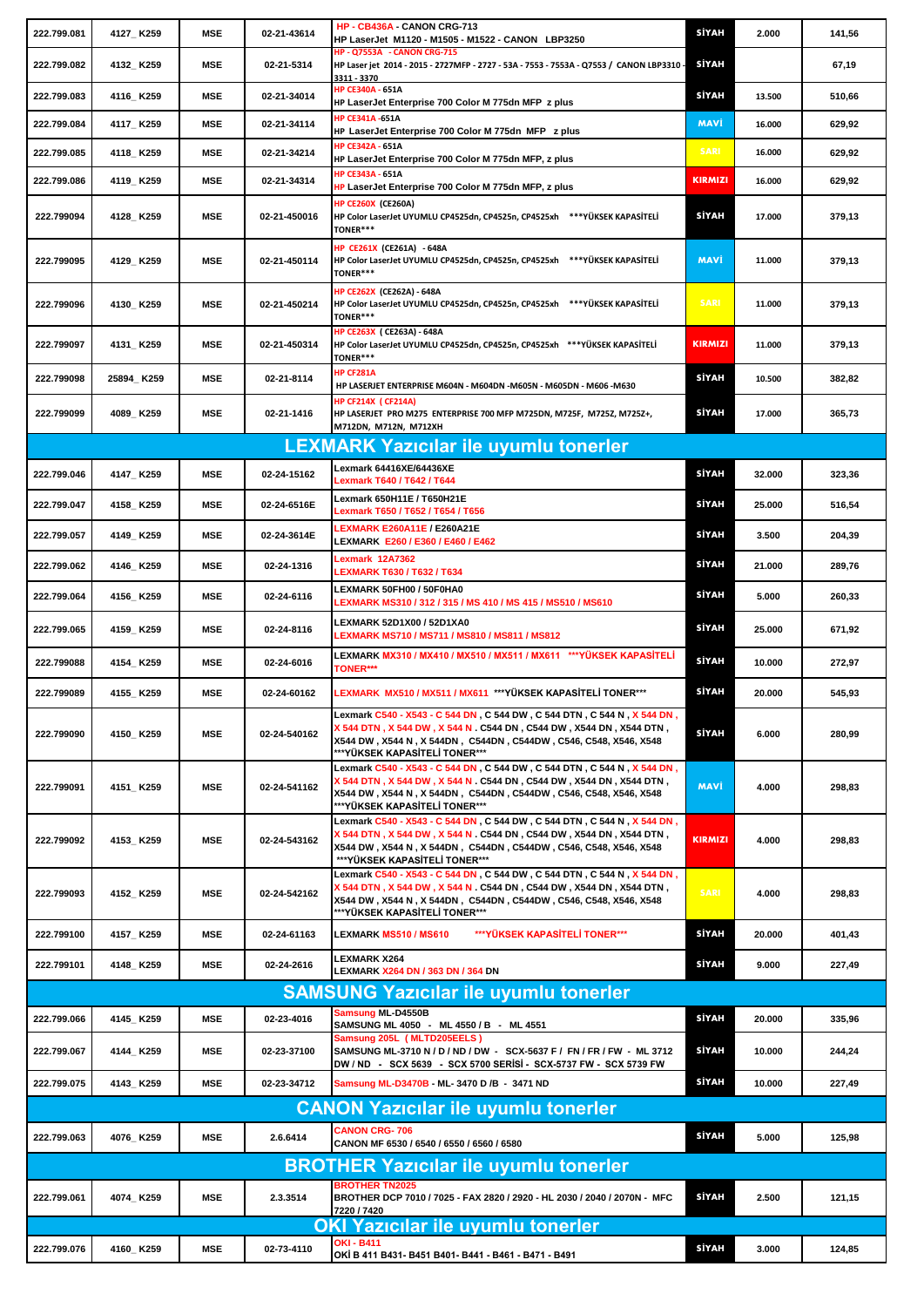| 222.799.087                                | 4161 K259 | <b>MSE</b> | 02-73-7310  | OKI 45488802<br><b>OKI B721/B731</b>                                              | SİYAH | 18.000 | 463,2  |  |
|--------------------------------------------|-----------|------------|-------------|-----------------------------------------------------------------------------------|-------|--------|--------|--|
| <b>EPSON Yazicilar ile uyumlu tonerler</b> |           |            |             |                                                                                   |       |        |        |  |
| 222.799.077                                | 4079 K259 | <b>MSE</b> | 02-12-20122 | EPSON M2000 - C13S050435<br>***YÜKSEK KAPASİTELİ TONER***<br>EPSON ACULASER M2000 | SİYAH | 8.000  | 187,21 |  |